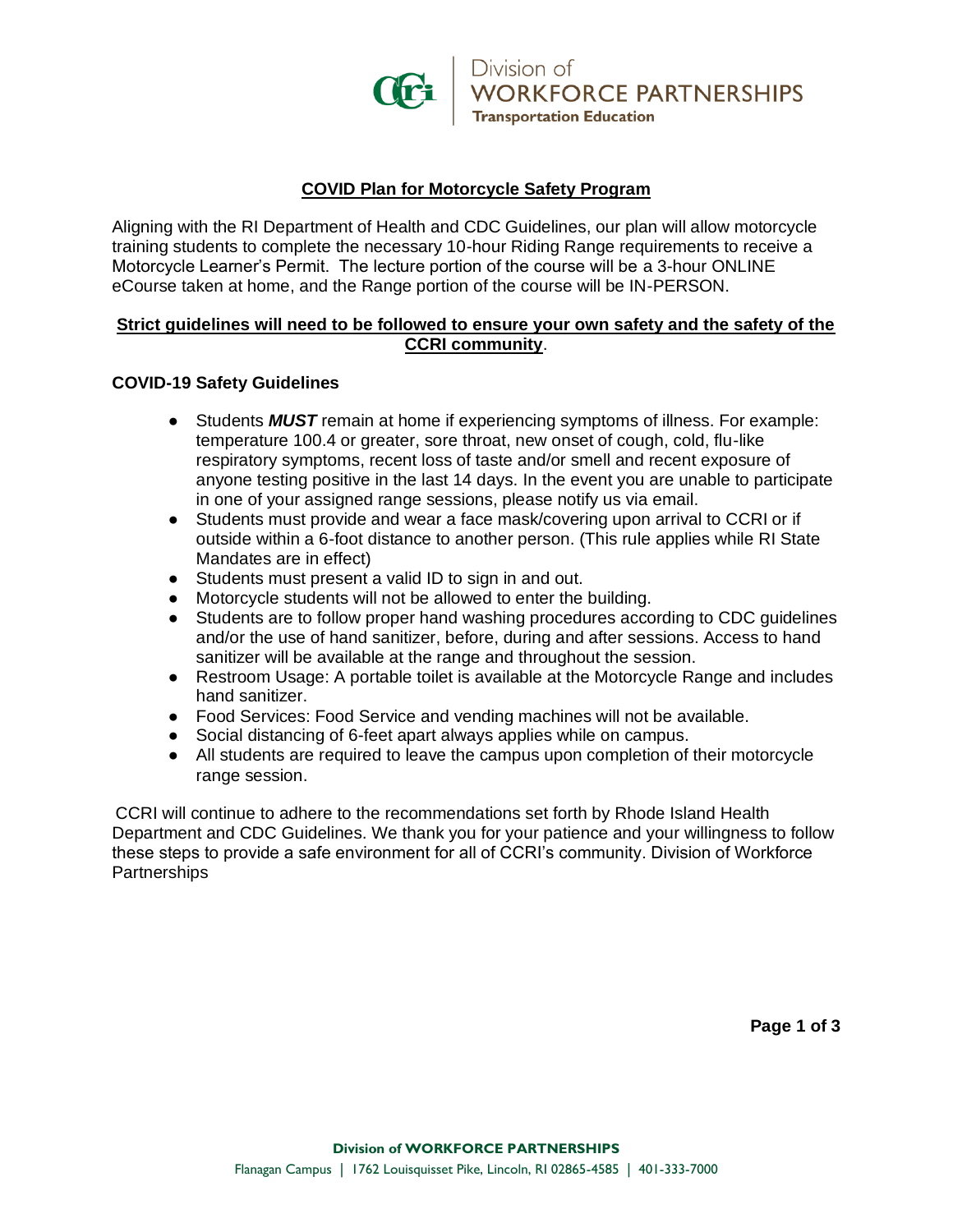

# **RIREP Motorcycle Program RANGE REQUIREMENTS**

There are specific and stringent requirements of the Motorcycle Safety Program that must be followed. CCRI provides the training motorcycle only, however, it is **mandatory** that all students adhere to the following:

- **DO NOT** ride a motorcycle to class or to the range if you do not have a motorcycle license.
- *Remember to arrive a minimum of 15 minutes early for all meetings.*
- Please remember to either take a picture of your successful E-course certification with your cell phone or print out a copy and **bring it to your first range when scheduled.**
- No one will be tested without proper and valid identification-valid driver's license.
- DOT certified motorcycle helmet **(There are no loaner helmets at CCRI)**
- Long sleeve shirt or jacket. Durable pants (such as jeans)
- Durable, full fingered, motorcycle gloves
- Eye protection sun glasses or prescription glasses are okay but, remember to bring clear lenses if ranges are at night. All eye protection must be made of safety glass.
- Over the ankle, durable shoes with a good, non-slip sole (no heels)
- Bring snacks and refreshments to keep cool, alert and hydrated (Breaks are given at the discretion of the rider coach and there are no refreshments available on site.)
- Rain gear when needed (no ponchos) check weather before you travel to class.
- For your safety and comfort dress according to the weather conditions. For colder months, dress in layers. During the warmer months, long sleeve tee-shirts or button downs are acceptable. Five hours outdoors on a bike can be very uncomfortable if you are not dressed properly for the conditions.

**Failure to bring appropriate items and gear to the range and failure to appear without notice, failure to provide eCourse completion certificate, and/or failure to arrive on time will result in you having to re-register and pay a \$60 rescheduling fee.**

*Cancellation of ranges: It is rare that a range is canceled due to bad weather. Nevertheless, you may call the office at 401-333-7070 one hour before class to ensure that it is still meeting. After business hours you may call security at 401-825-2109 (Warwick) or 401-333-7035 (Lincoln). Security will not reschedule with you. You will need to contact the office the following day for rescheduling instructions.* 

*Range Parking/Locations: Lincoln range is located to the left of the gymnasium building. From the main entrance take the second round-about exit and follow the road to the back of the lot until you see a small shed. Park in the gymnasium lot. Do not park to the left of the range or near the shed. Warwick range is located at the far end of the parking lot. From the main college entrance, head up the hill and turn left before reaching the college. Follow the road to the back of the lot until you see a small shed. Park behind the orange traffic barrels. Do not park near the shed.* 

**Page 2 of 3**